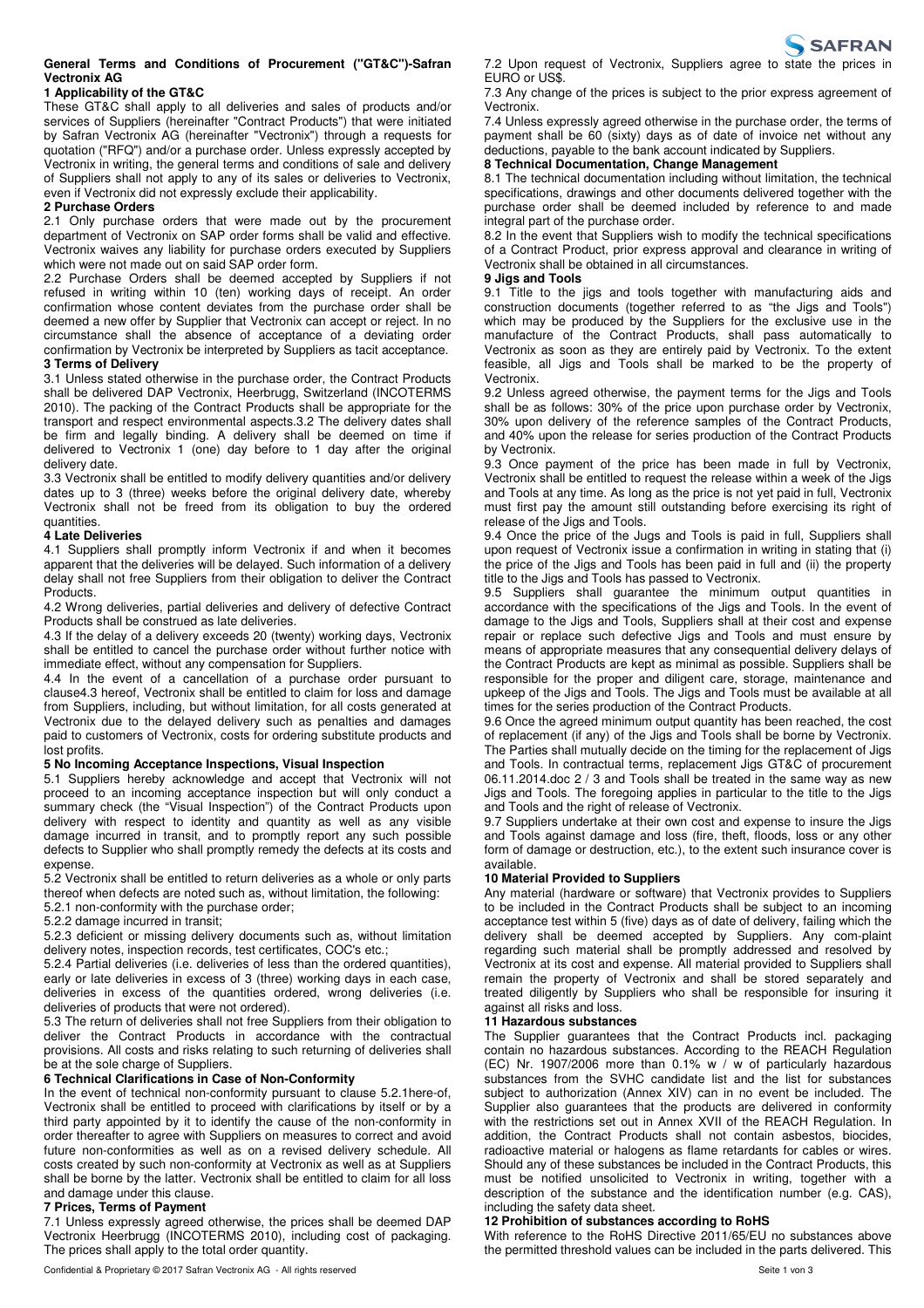applies in particular for mechanical and optical components / modules that are installed in electronic devices by Vectronix. The technical documentation of the Supplier for the proof of conformity must be based on EN50581. Exceptions are only permitted if requested in the documentation provided by Vectronix. In principle, this only applies to soldering with leaded solder. With each delivery, the Supplier notifies Vectronix unsolicited of the RoHS conformity, e.g. on the delivery note.

## **13 Conflict minerals**

The Supplier undertakes to act in accordance with the principles of the United States "Dodd-Frank-Consumer Protection Act" section 1502 dated 2010. This means that the Supplier verifies its supply chain for the possible use of so-called "conflict minerals". Conflict minerals are minerals from the mines in the DRC or their neighboring countries and are used for the production of tantalum, tungsten, tin, and gold. Should there be conflict minerals in the supply chain, Vectronix must be notified without delay.

#### **14 Environmental and occupational protection**

The Supplier is obliged to comply with relevant legal regulations and rules regarding the treatment of employees, environmental protection, occupational safety, accident prevention and to work to reduce any adverse effects on human health and the environment in its activities in a continuous and sustainable manner. This assumes the adherence to and observance of the safety data sheet. For this purpose, the Supplier shall establish and develop within its means, a management system according to ISO14001 and OHSAS 18001.

#### **15 Energy efficiency**

Wherever possible, the Contract Products are designed and manufactured according to the legal framework and standards for energy efficiency. Preference is given to Suppliers which are certified according to ISO14001 or EMAS and ISO50001.

#### **16 Compliance**

The Supplier is obliged to observe the principles of the UN Global Compact Initiative. These principles mainly relate to the protection of international human rights, the abolition of forced and child labor, the elimination of discrimination in appointment and employment, responsibility for our environment and the prevention of corruption. More information regarding this UN initiative can be found at www.unglobalcompact.org. In the event that the Supplier repeatedly and / or in spite of a corresponding notice behaves illegally, Vectronix reserves the right to terminate any existing contracts.

#### **17 Transfer of Property Title**

Unless otherwise agreed in the purchase order, property title to the Contract Products shall pass in accordance with DAP INCOTERM 2010.

#### **18 Duty of Notice and Last-Buy Option**

In the event that Suppliers decide to discontinue any Contract Product which was regularly ordered by Vectronix, Suppliers shall notify Vectronix at least 6 (six) months ahead of time. For the purpose of this clause, the term "regularly ordered" shall mean at least one purchase order per calendar year for any Contract Product. In such case of dis-continuation of a Contract Product, Vectronix shall be entitled to place a last-buy purchase order at current prices.

#### **19 Warranty, Warranty Period**

19.1 Suppliers represent and warrant that the Contract Products fully meet the requirements set out in the technical documentation and that they are complete, in working order, and free from any defects. Suppliers shall also warrant any advice given to Vectronix both in relation to the choice of materials and the construction and manufacturing solutions chosen by the Suppliers.

19.2 Suppliers shall remedy at their cost and expense any defect in the Contract Products for which they are responsible and which is due to an unsuitable choice of materials, deficiencies in construction or manufacturing procedures, poor workmanship, or unsuitability for the intended use of the Contract Product, by promptly repairing such defect or replacing the Contract Product.

19.3 This warranty shall cover free of charge (a) the replacement of the Contract Product or (b) the replacement of the defective parts.

19.4 This warranty shall not apply in respect of defects and malfunctions of the Contract Products that are due to normal wear and tear, misuse, excessive stress, inappropriate handling or installation, deficient maintenance, failure to follow operating instructions, unauthorized attempts to open, repair or modify the Contract Product, other causes beyond the intended purpose of the Contract Product, accident, fire or other hazards, or other causes not attributable to Supplier.

19.5 The foregoing provision shall also apply in the event that Vectronix makes use of spare parts which have not been specified by the Suppliers. 19.6 Unless stated otherwise in the purchase order, the standard warranty period for visible and hidden defects of the Contract Products shall amount to 24 (twenty-four) months calculated as of the later of the proven date of delivery of or the date of invoice for the Contract Products to Vectronix, unless a different warranty period is agreed upon for a specific Contract Product in the technical documentation. The warranty periods stated in the technical documentation shall take precedence over the standard warranty period set out in this clause.



19.7 Suppliers hereby expressly grant Vectronix the right (i) to waive the requirement of an incoming acceptance inspection of the Contract Products upon their delivery, and (ii) to give notice of any defects in the Contract Products during the warranty period promptly as such defects are discovered. Vectronix shall, however, be obliged to conduct a Visual Inspection of the Contract Products upon delivery with respect to identity and quantity as well as any visible damage incurred in transit, and to promptly report any such possible defects to the Suppliers.

## **20 Insurance Cover for Employer's and Product Liability**

Suppliers shall be obliged to obtain and maintain appropriate insurance cover for cases of employer's and product liability. Vectronix shall have the right at any time to inspect the relevant insurance policies.

# **21 Intellectual Property**

If Contract Products are developed by Suppliers at the request and cost of and for the exclusive use by Vectronix, all intellectual property relating to such development including, but not limited to, production processes and documentation shall transfer to Vectronix upon payment of such development. Any such exclusive development shall be used only for the Contract Products under the exclusion of any third party products.

### **22 Software**

22.1 If software is developed by Suppliers at the request and cost of and for the exclusive use by Vectronix, the delivery of such software shall include the source code and all other codes and the documentation GT&C of procurement 06.11.2014.doc 3 / 3 thereof. Upon payment of the software, title to the software shall transfer to the exclusive property of Vectronix and shall be delivered only to Vectronix under the exclusion of deliveries to any third parties.

22.2 In the event that pursuant to a mutual contractual agreement between the parties the title of the software shall not transfer to Vectronix, Suppliers shall grant free of charge to Vectronix and its end customers a worldwide, irrevocable, and non-exclusive license to use the software.

## **23 Intellectual Property Rights**

23.1 Suppliers shall be liable for any claim relating to the Contract Products that is based on infringement of any third party intellectual property rights ("IP Rights") whose registration is definitive or pending Suppliers shall keep Vectronix and its end customers harmless from any and all such claims.

23.2 Suppliers shall not be liable pursuant to the foregoing provision if they have manufactured the Contract Products in accordance withdrawing's, models and other similar instructions or documents of Vectronix and could not realize that by doing so third party IP Rights would be infringed. Further, Suppliers shall not be liable if the infringement of third party IP Rights is due to the use of Contract Products in combination with other Vectronix products and the use of the Contract Product by itself would not infringe any third party IP Rights.

23.3 In the event that a third party IP Rights infringement claim is directed against Vectronix, it shall promptly inform the Suppliers.

23.4 All legal and other costs that may arise in relation with such third party IP Rights infringement claim shall be borne by the Suppliers except for clause 23.2 hereof.

#### **24 Export Regulations**

The Parties agree to comply with export control laws and regulations that are applicable to the Supply (including its components), as well as to the software, information and products that the Parties may exchange within the framework of the performance of the Order. Such Export Regulations shall include without limitation the regulations of the European Union, the regulations of the United Nations, the US International Traffic in Arms Regulations (ITAR for military products), the US Export Administration Regulations (EAR for dual-use and civilian products), as well as any other relevant regulations.

The Supplier undertakes to inform the Purchaser of the export control classification concerning the elements hereinabove, and undertakes to notify it of any changes to – or any plans to change – this classification no later than fifteen (15) days after receiving notice of said change.

In the event that the export or re-export of all or part of the Supply is subject to obtaining an export license, the Supplier undertakes to apply to the competent government authorities, at no cost to the Purchaser, for any license or governmental authorization necessary to enable the Purchaser to use the Supply and to deliver such to customers or to any other final user specified by the Purchaser to the Supplier. The Supplier undertakes to immediately notify the Purchaser of the issuance of the export license by the competent government authorities or of the existence of a dispensation, and to provide it with a copy of said license or a certificate describing in particular any restrictions applicable to the reexport or re-transfer by the Purchaser of all or part of the Supply to a third party. It is specified that notice by the Supplier to the Purchaser of the classification of all or part of the Supply and the issuance of the export license described hereinabove constitute conditions precedent to the Order coming into force. The Supplier undertakes to implement all necessary security measures to prevent the transfer, by any means whatsoever, of information provided by the Purchaser and identified as being subject to applicable laws and regulations on export control to any person not authorized to access such information, by dispensation or by an export license granted by the competent government authorities.